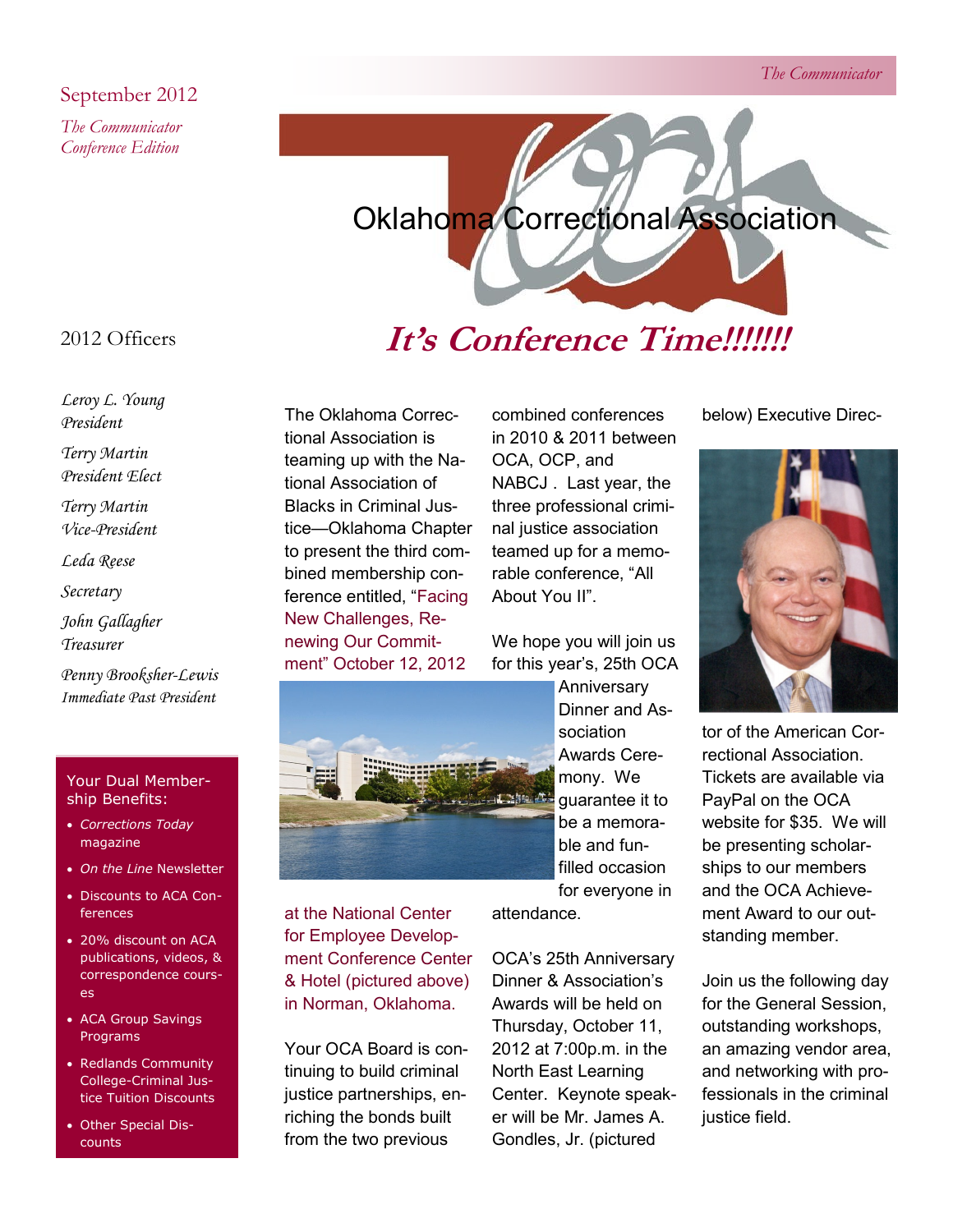# **Registration Information**

Register for the conference by visiting the OCA website at www.myocaonline.org . Payment is available conveniently via PayPal. If registering through your institutions purchase order procedures, please contact Tisha Williams, Registration Chairperson at 580-327-8000.

## **Room Reservation Information**

Hotel reservations may be made by individual attendees directly with the hotel at 405-447- 9000, ext. 0 by September 21, 2012. Please note that only cash or credit cards are accepted for individual payment of sleeping rooms and/or incidentals—**personal checks are not accepted.** 

A block of rooms has been reserved for **participants** until September 21, 2012 for \$77 (one Queen bed, breakfast for up to two) or \$127 (Suite, includes breakfast for up to four). When making reservations use code **9554**.

A block of rooms has been reserved for **exhibitors** until September 21, 2012 for \$89 (one Queen bed, breakfast for up to two) or \$139 (Suite, includes breakfast for up to four). When making reservations use code **9555**.

Check in time is 3:00p.m. and checkout time is 12:00p.m.

## **Tentative Schedule, October 12, 2012**

### **8:30a.m.—Opening Session**

Welcome by Leroy Young, President of OCA and Anita Alford, President of NABCJ.

Introduction of Keynote Speaker by Director Justin Jones.



**Keynote Speaker Mr. James A. Gondles, Jr. Executive Director of the American Correctional Association.**

### **9:45a.m.—Break**

**10:00a.m. Workshops**  (PREA\*; The Truth Tests; We're Here; & Money Matters Part A) \*see more information regarding the PREA workshop on page 4)

**11:30—Lunch**

### **1:00p.m. Workshops**

(PREA –Adult Prisons, Jails, & Juvenile; The Brain, Stress Management and Mindfulness; Money Matters Part B)

**2:30p.m. Break**

**2:45p.m. Leadership Panel**  –Get Ahead, Stay Ahead

**3:45p.m.– Acknowledgements & Announcements**

**4:00p.m. OCA Business Meeting, Salon Q**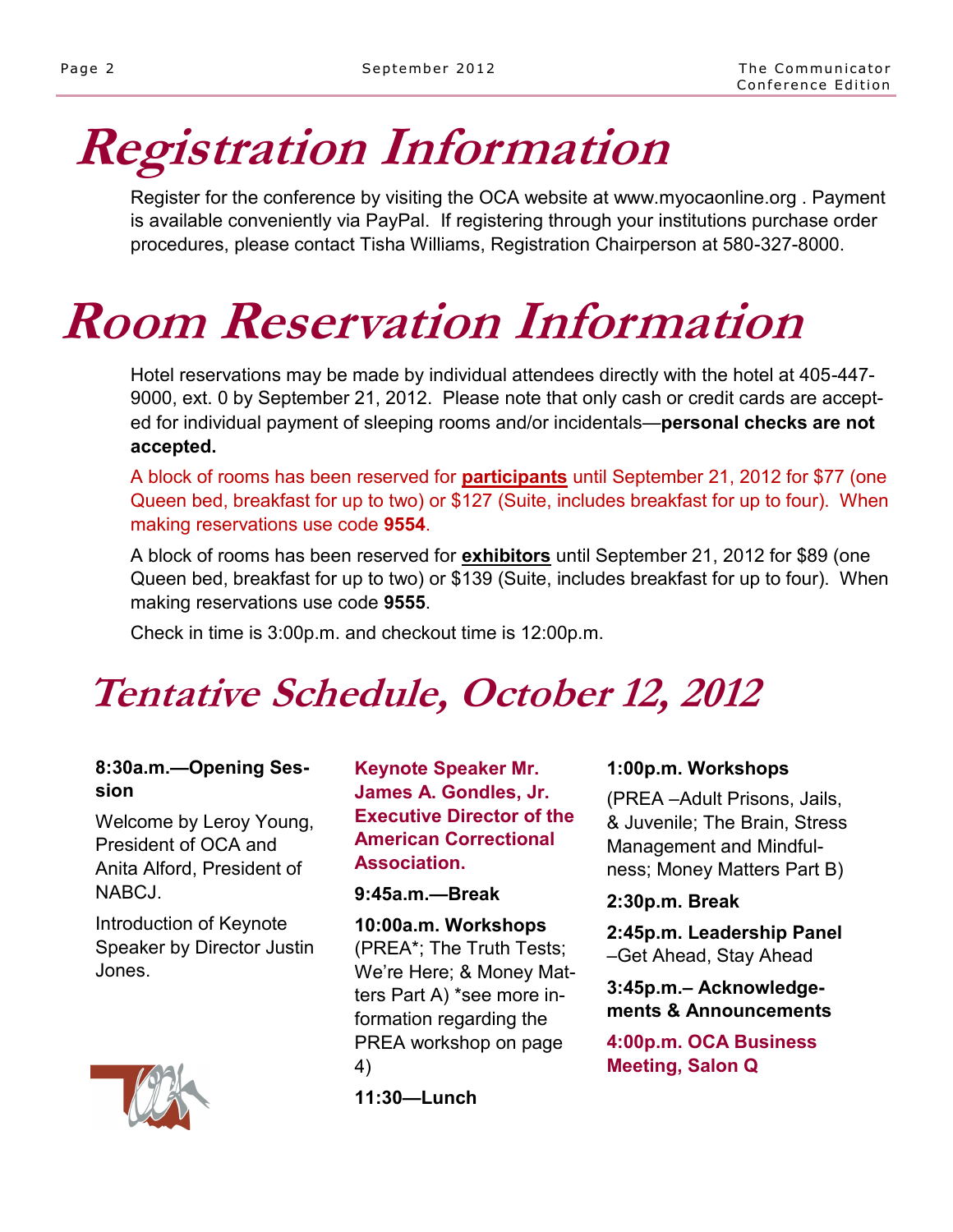### **Scholarships**

Nominations for scholarship awards are being sought to be presented during the training conference on October, 12, 2012.

The Oklahoma Correctional Association scholarship awards are presented annually to financially assist individuals who are preparing for or who are already participating in an accredited college, university, or technical school.

*Harjit Sanhu Criminal Justice Scholarship*: This scholarship is presented in honor or Harjit Sandu,

Ph.D., professor of sociology at



Oklahoma State University. It is awarded to the student who exemplifies Dr. Sandu's dedication to

higher learning and research in the criminal justice field.

*Leon Dwight Russell Scholarship*: This award is presented in memory of the late Leon Russell to commemorate his contributions to corrections in photography. Through the use of his camera, Mr. Russell captured the face of corrections giving Oklahoma a tangible, recorded history.

Two scholarships will be awarded. Additional scholarships may be awarded as funds are available.

For more information visit the OCA web-site at www.myocaonline.org.



### **Achievement Award—OCA's Highest Award**

Nominations are currently being sought for the Oklahoma Correctional Association's highest award – the *Oklahoma Correctional Association Achievement Award*.

This award recognizes member's outstanding accomplishments in criminal justice and corrections as well as service to the Oklahoma Correctional Association.

*Eligibility Criteria* The recipient must be a current member of the Oklahoma Correctional Association.

The recipient must have made an outstanding contribution to the field of juvenile or adult corrections, and/or criminal justice, and/or to the Oklahoma Correctional Association.

### *Nomination Process*

Oklahoma Correctional Association members may nominate a respected colleague or themselves for the Achievement Award by completing a nomination form and submitting it, along with a completed biographical sketch form, and any letters of support .

**For more information and** 

**deadlines for submission visit the OCA website at www.myocaonline.org.**